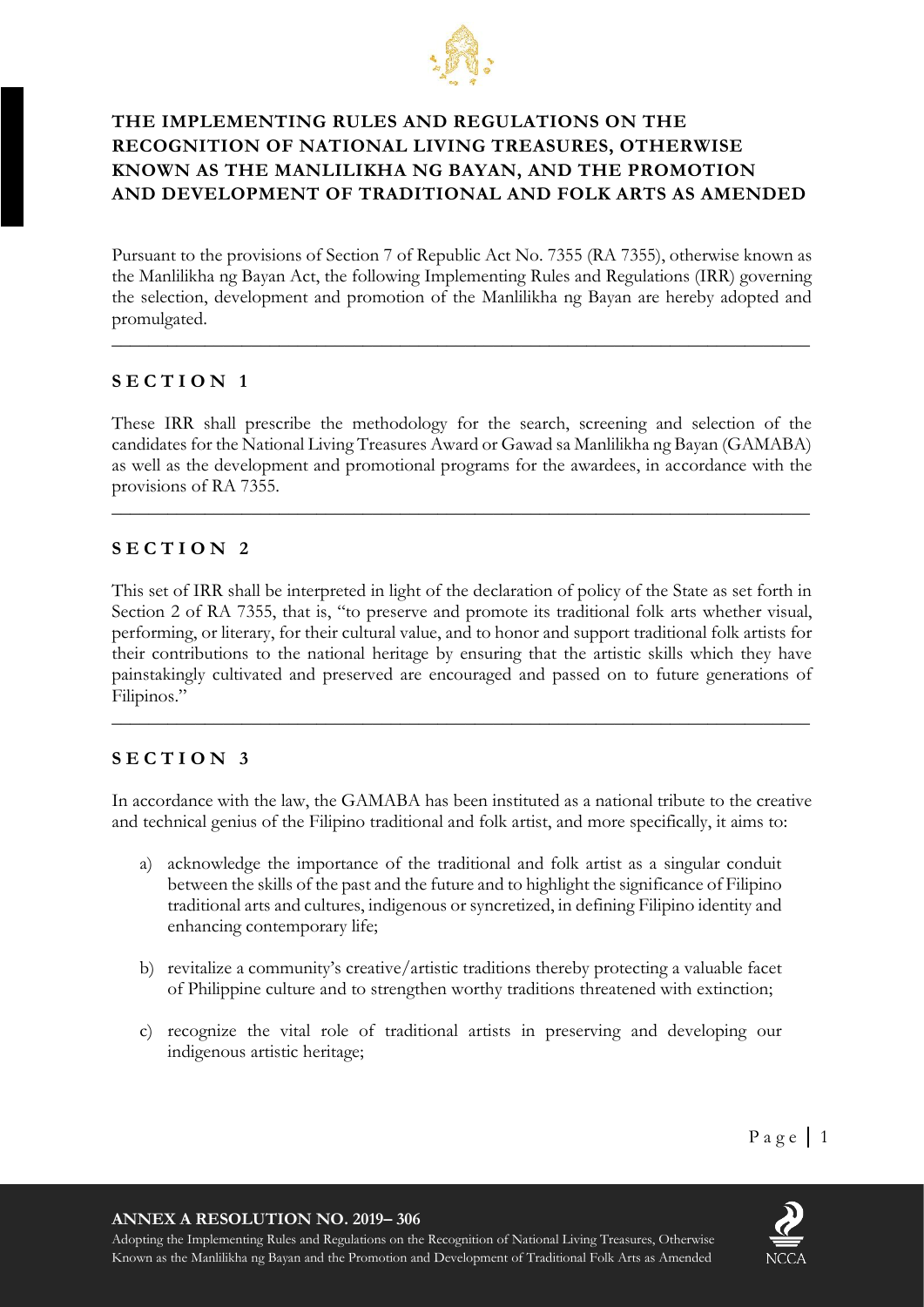

- d) accord the Filipino traditional artists the highest honors and respect for their consummate technical skills and outstanding creativity;
- e) create opportunities for popularizing their works locally and internationally; and,
- f) ensure a system for identifying and providing adequate support to traditional artists who qualify as National Living Treasures so as to enable them to bequeath their precious knowledge to succeeding generations of Filipinos.

**\_\_\_\_\_\_\_\_\_\_\_\_\_\_\_\_\_\_\_\_\_\_\_\_\_\_\_\_\_\_\_\_\_\_\_\_\_\_\_\_\_\_\_\_\_\_\_\_\_\_\_\_\_\_\_\_\_\_\_\_\_\_\_\_\_\_\_\_\_\_\_\_\_\_\_**

## **S E C T I O N 4**

For purposes of these IRR, the following terms shall be taken and understood in the sense indicated hereunder:

- a) **"Manlilikha ng Bayan,"** or National Living Treasures, refers to the traditional and folk artist entitled to the recognition provided for by RA 7355. As envisioned under said law, this term shall mean a citizen or group of citizens engaged in any traditional art uniquely Filipino whose distinctive skills have reached a high level of technical and artistic excellence, and the knowledge and skills have been passed on to and are widely practiced by the present generation in his/her/their community with the same degree of technical and artistic competence.
- b) **"Traditional and Folk Arts"** refers to expressions of creativity and distinctiveness serving decorative, aesthetic, and/or utilitarian or socio-economic functions of traditional and folk artists commonly known for such works.
- c) **"Traditional Cultural Communities"** are groups of people who share a cultural identity by self-ascription and ascription by others which can be based on language, history, values and practices.
- d) **"Awardee"** refers to the Manlilikha ng Bayan, the recipient of the GAMABA.
- e) **"Documentation"** refers to the continuous process of substantiating or recording the existence of the works, including work methods and tools, of the Manlilikha ng Bayan through appropriate methods and techniques.
- f) **"Group"** refers to a cluster of Filipino artisans performing certain tasks in the completion of a traditional art form identified with a cultural community.

**\_\_\_\_\_\_\_\_\_\_\_\_\_\_\_\_\_\_\_\_\_\_\_\_\_\_\_\_\_\_\_\_\_\_\_\_\_\_\_\_\_\_\_\_\_\_\_\_\_\_\_\_\_\_\_\_\_\_\_\_\_\_\_\_\_\_\_\_\_\_\_\_\_\_\_**

**Section 5.** To become a Manlilikha ng Bayan, an individual or group candidate must:

- a) Possess a mastery of the tools and materials needed for the traditional, folk art and be a maker of works of extraordinary technical quality;
- b) Have consistently produced works of superior quality over significant period;

**ANNEX A RESOLUTION NO. 2019– 306**

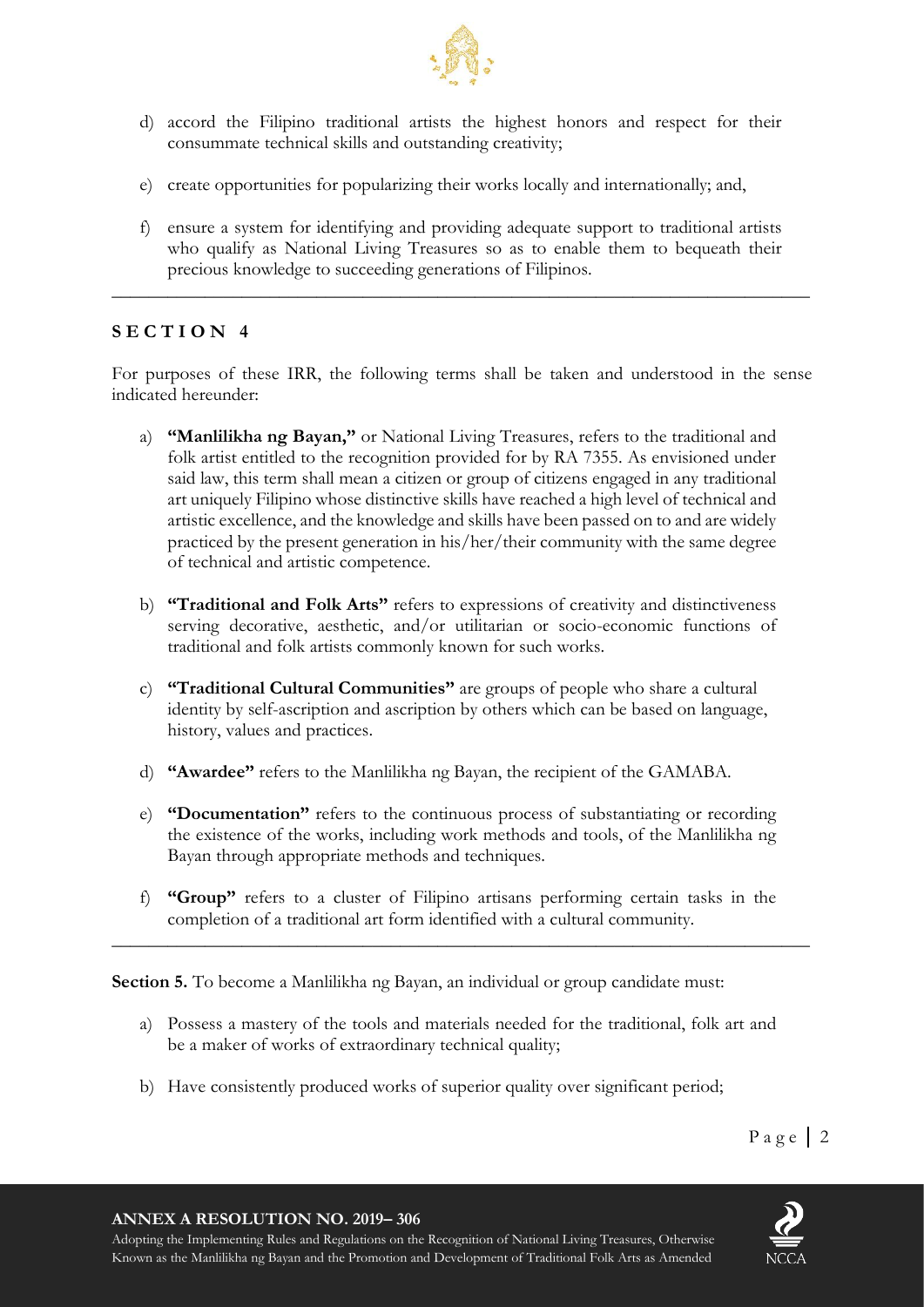

- c) Have engaged in a traditional and folk art which has been in existence and documented for at least fifty (50) years;
- d) Command respect and inspire admiration of the country with his character and integrity;
- e) Must have transferred and/or be willing to transfer to other members of the community the skills in the traditional and folk arts for which the community has become nationally known.

However, a candidate who, due to age or infirmity, has left him/her incapable of teaching further his/her craft, may still be recognized provided that he/she must possess the qualifications as enumerated above.

**Section 6.** The following are the basis of disqualification from being nominated to the GAMABA:

**\_\_\_\_\_\_\_\_\_\_\_\_\_\_\_\_\_\_\_\_\_\_\_\_\_\_\_\_\_\_\_\_\_\_\_\_\_\_\_\_\_\_\_\_\_\_\_\_\_\_\_\_\_\_\_\_\_\_\_\_\_\_\_\_\_\_\_\_\_\_\_\_\_\_\_**

- a) Incumbent officials or members of the NCCA secretariat and national committees;
- b) Conviction by final judgement of a crime involving moral turpitude;

**Section 7**. The award may cover traditional and folk arts in the areas of performing arts and crafts.

**\_\_\_\_\_\_\_\_\_\_\_\_\_\_\_\_\_\_\_\_\_\_\_\_\_\_\_\_\_\_\_\_\_\_\_\_\_\_\_\_\_\_\_\_\_\_\_\_\_\_\_\_\_\_\_\_\_\_\_\_\_\_\_\_\_\_\_\_\_\_\_\_\_\_\_**

Considerations shall be made for adequate representation in geographic distribution and different artistic categories.

**\_\_\_\_\_\_\_\_\_\_\_\_\_\_\_\_\_\_\_\_\_\_\_\_\_\_\_\_\_\_\_\_\_\_\_\_\_\_\_\_\_\_\_\_\_\_\_\_\_\_\_\_\_\_\_\_\_\_\_\_\_\_\_\_\_\_\_\_\_\_\_\_\_\_\_**

Section 8. A GAMABA Executive Council is hereby created by the Board of Commissioners (BOC) of the National Commission for Culture and the Arts (NCCA) in accordance with Section 7 of Republic Act No. 7355.

- **8.1** The Executive Council shall have nine (9) members and shall be composed of the following:
	- a) The incumbent Executive Council Heads of the national committees on the Northern, Central, and, Southern Cultural Communities of the NCCA Subcommission on Cultural Communities and Traditional Arts (SCCTA);
	- b) The official representative of the National Commission on Indigenous Peoples (NCIP);
	- c) The official representative of the National Commission on Muslim Filipinos (NCMF); and,

**ANNEX A RESOLUTION NO. 2019– 306**

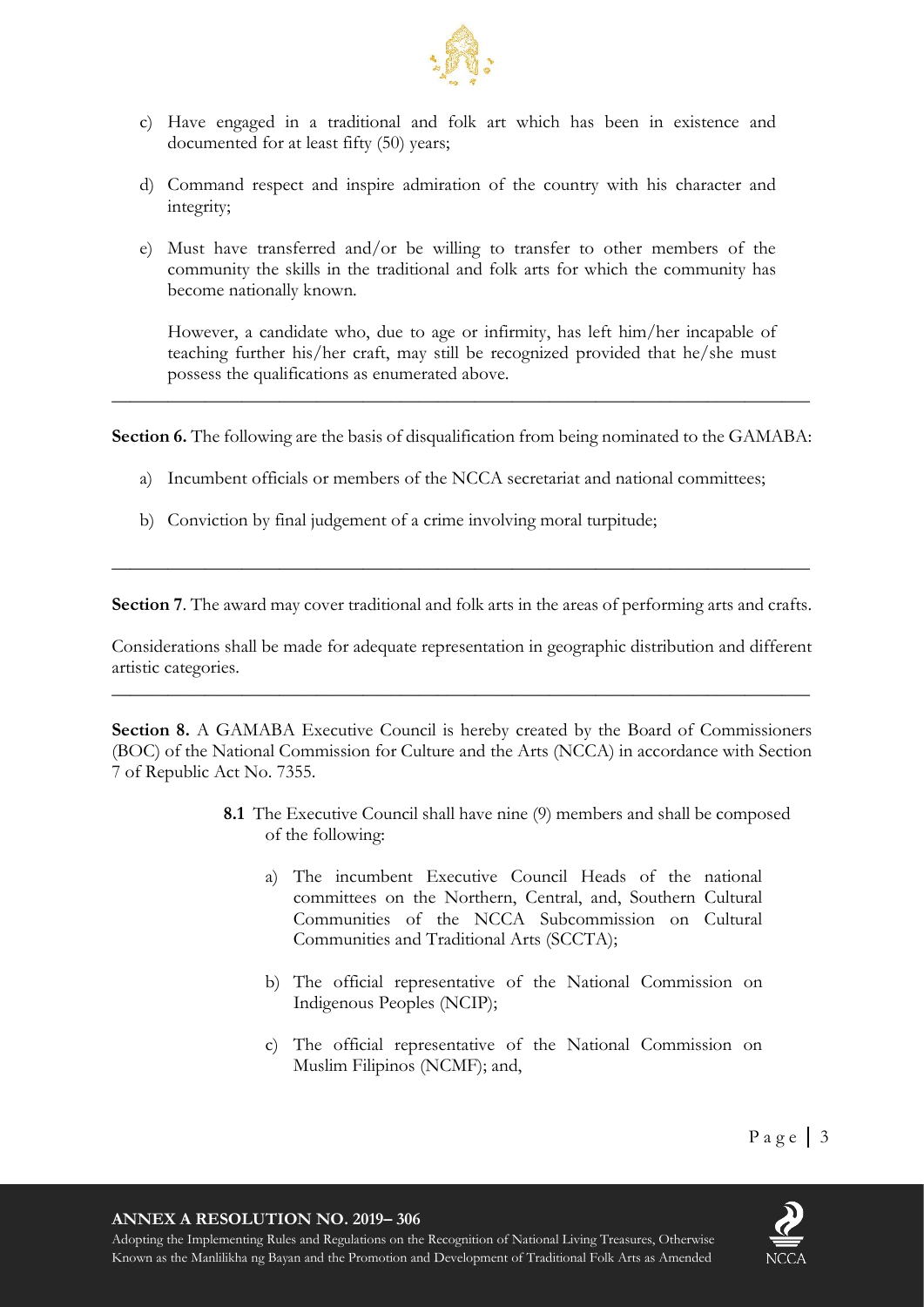

- d) Four (4) additional members to be designated by the NCCA Board.
- **8.2** The Head of the SCCTA shall serve as the Head of the GAMABA Executive Council during his/her incumbency.
- **8.3** The GAMABA Executive Council shall have the following functions:
	- a) Ensure the efficient implementation of the provisions in the GAMABA Act;
	- b) Recommend the members of the Ad Hoc Panel of Experts for the approval of the NCCA board;
	- c) Ensure coordination with the Cultural Mapping Unit, Philippine Registry of Cultural Property (PRECUP), SCCTA, School for Living Traditions (SLT) and other units of the NCCA who can provide information on traditional and folk artists;
	- d) Undertake the implementation of the benefit program for awardees;
	- e) Regularly monitor the status of the awardees;
	- f) Plan and ensure implementation of programs on safeguarding, development and promotion of the works of the awardees; and,
	- g) Perform other tasks assigned by the BOC.

**Section 9.** A GAMABA Secretariat is hereby established to assist the Executive Committee Council in its day-to-day operations and shall have the following functions:

**\_\_\_\_\_\_\_\_\_\_\_\_\_\_\_\_\_\_\_\_\_\_\_\_\_\_\_\_\_\_\_\_\_\_\_\_\_\_\_\_\_\_\_\_\_\_\_\_\_\_\_\_\_\_\_\_\_\_\_\_\_\_\_\_\_\_\_\_\_\_\_\_\_\_\_**

- a) Planning, organization and implementation of different activities for the selection, awarding, administration of benefits, development and promotion of the GAMABA;
- b) Enlistment of experts from various fields of traditional and folk arts to ensure that the awards are implemented in a successful and impartial manner;
- c) Establishment and maintenance of an updated database of experts on various traditional and folk arts;
- d) Performance of other tasks assigned by the GAMABA Executive Council or the BOC;

**\_\_\_\_\_\_\_\_\_\_\_\_\_\_\_\_\_\_\_\_\_\_\_\_\_\_\_\_\_\_\_\_\_\_\_\_\_\_\_\_\_\_\_\_\_\_\_\_\_\_\_\_\_\_\_\_\_\_\_\_\_\_\_\_\_\_\_\_\_\_\_\_\_\_\_**

#### **ANNEX A RESOLUTION NO. 2019– 306**

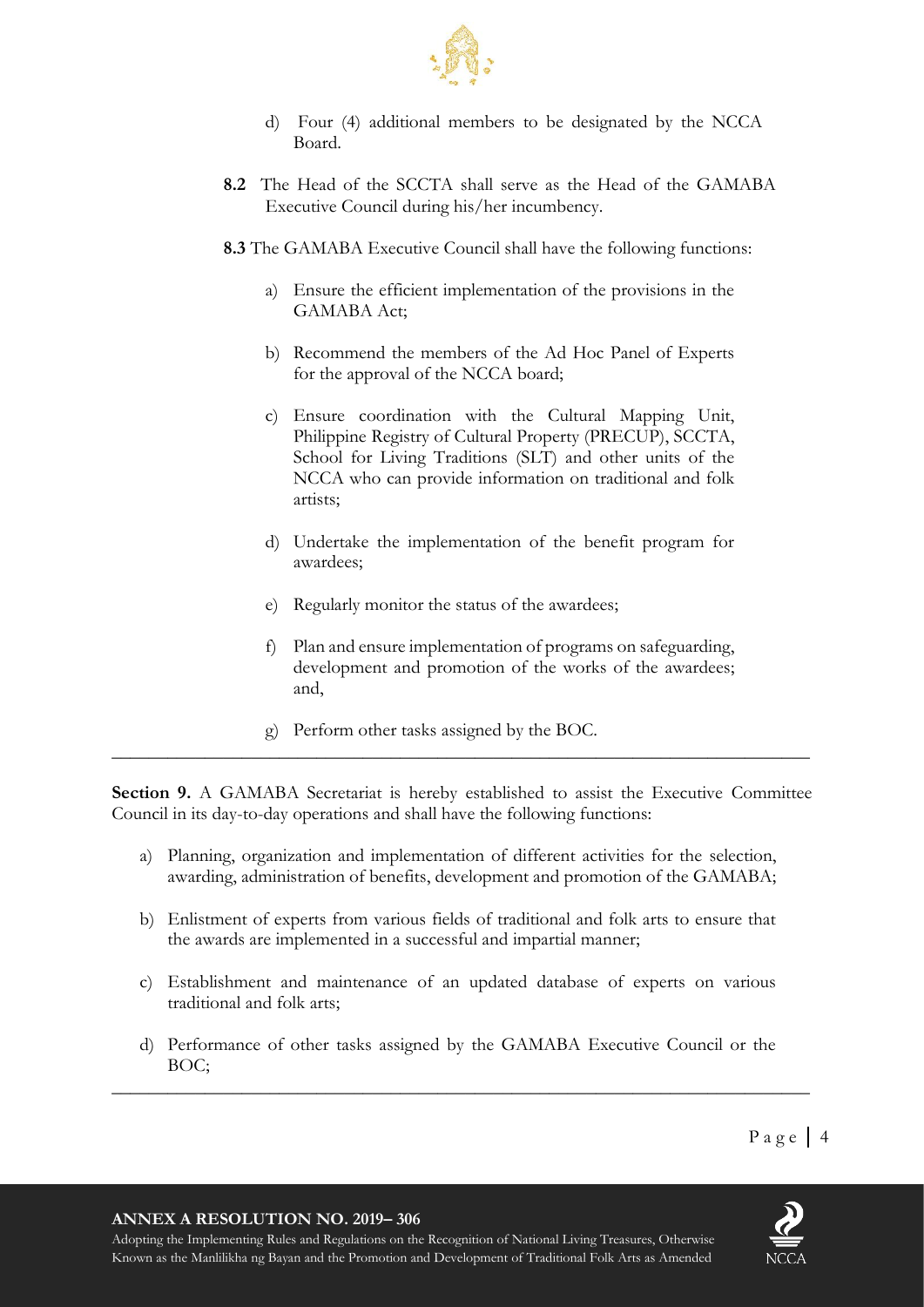

**Section 10.** The GAMABA Executive Council shall manage the conduct of the three (3)-level selection process for the GAMABA as follows:

**1. First level**: Screening, evaluation and selection by the Council of Experts, composed of a maximum of three (3) members from each of the categories as identified in the call, such as weaving, wood or metal works, chanting and others. The Council shall include GAMABA awardee(s) in above mentioned categories.

The Council of Expert members must:

- a) Be selected from traditional leaders, scholars, academicians, researchers, and other knowledgeable individuals;
- b) Have authority, credibility and track record in their field(s) of expertise;
- c) Have extensive knowledge of their field(s) and have a broader view on traditional and folk arts;
- d) Be a recognized authority in the study or research of traditional and folk arts; and,
- e) Be willing to sign a non-disclosure statement in order to safeguard the confidentiality of the deliberations.
- **2. Second Level**: Screening, evaluation and selection by the **Ad Hoc Panel of Experts**, composed of one (1) representative from each of the identified categories and which shall not exceed a maximum of ten (10) members.
- **3. Third Level**: Screening, evaluation and selection by the **NCCA BOC,** composed of the current NCCA Board members.

**\_\_\_\_\_\_\_\_\_\_\_\_\_\_\_\_\_\_\_\_\_\_\_\_\_\_\_\_\_\_\_\_\_\_\_\_\_\_\_\_\_\_\_\_\_\_\_\_\_\_\_\_\_\_\_\_\_\_\_\_\_\_\_\_\_\_\_\_\_\_\_\_\_\_\_**

**Section 11.** The GAMABA Executive Council shall conduct the selection of the awardees in the following manner:

- a) The GAMABA secretariat, upon approval by the GAMABA Executive Council, shall announce the opening of nominations through media releases and sending of letters to qualified organizations inviting them to submit nominations.
- b) Candidates may be nominated under one traditional and folk art category where the artist made his/her most significant contribution;
- c) The categories open for nomination will be determined before the call for nomination.
- d) The submitted nominations shall be reviewed by the GAMABA Executive Council and Secretariat for completeness of submitted documents.

**ANNEX A RESOLUTION NO. 2019– 306**

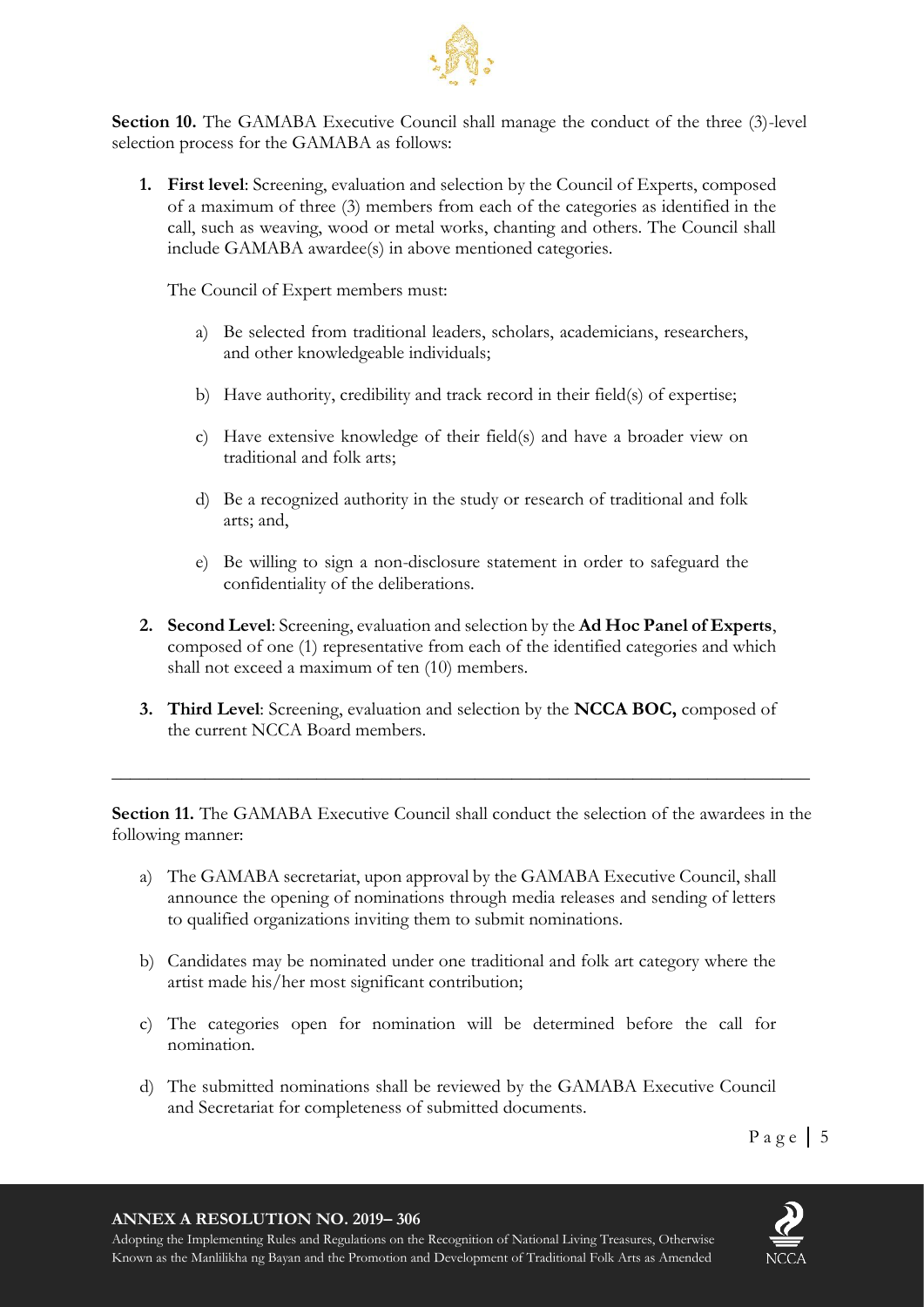

- e) Research and documentation teams will be tapped to do extensive research on the nominees and shall complete their research work within a maximum of six (6) months;
- f) A folio and a presentation for each nominee shall be prepared by the GAMABA secretariat from the output of the research and documentation;
- g) The Council of Experts shall be convened for the first level of review from which endorsement to the next level is expected;
- h) The Ad Hoc Council of Expert shall meet to evaluate the endorsements from the first level for endorsement to the NCCA BOC.
- i) The NCCA Board of Commissioners shall conduct the third level review of the nominees and a list of those endorsed shall be submitted to the Office of the President.
- j) It is requested that the President of the Philippines issues a declaration for those confirmed as Manlilikha ng Bayan or National Living Treasure;
- k) The NCCA shall organize the conferment of the award and a celebration in their community.

**\_\_\_\_\_\_\_\_\_\_\_\_\_\_\_\_\_\_\_\_\_\_\_\_\_\_\_\_\_\_\_\_\_\_\_\_\_\_\_\_\_\_\_\_\_\_\_\_\_\_\_\_\_\_\_\_\_\_\_\_\_\_\_\_\_\_\_\_\_\_\_\_\_\_\_**

Section 12. A member of the Council of Experts and Ad Hoc Panel of Experts who is related to a nominee up to the fourth degree of consanguinity or affinity shall inhibit himself/herself from the deliberation process. The list of nominated members of the GAMABA Panel of Experts shall be submitted by the GAMABA secretariat to the NCCA Board for review and designation.

**\_\_\_\_\_\_\_\_\_\_\_\_\_\_\_\_\_\_\_\_\_\_\_\_\_\_\_\_\_\_\_\_\_\_\_\_\_\_\_\_\_\_\_\_\_\_\_\_\_\_\_\_\_\_\_\_\_\_\_\_\_\_\_\_\_\_\_\_\_\_\_\_\_\_\_**

**Section 13.** The GAMABA secretariat shall accept nominations in writing and with proper supporting documentation, and these will include:

- a. A cover letter signed by the head or designated representative of the nominating organization, which may be a non-government organization, a government agency, a local government unit, an academic institution, or a church or religious group;
- b. A duly accomplished nomination form;
- c. Detailed curriculum vitae of the nominee;
- d. A list of the nominee's significant works, categorized according to the criteria;
- e. Latest photograph (color or black and white) of the nominee;
- f. Pertinent information materials on the nominee's significant works (in CDs, VCDs and DVDs

#### **ANNEX A RESOLUTION NO. 2019– 306**

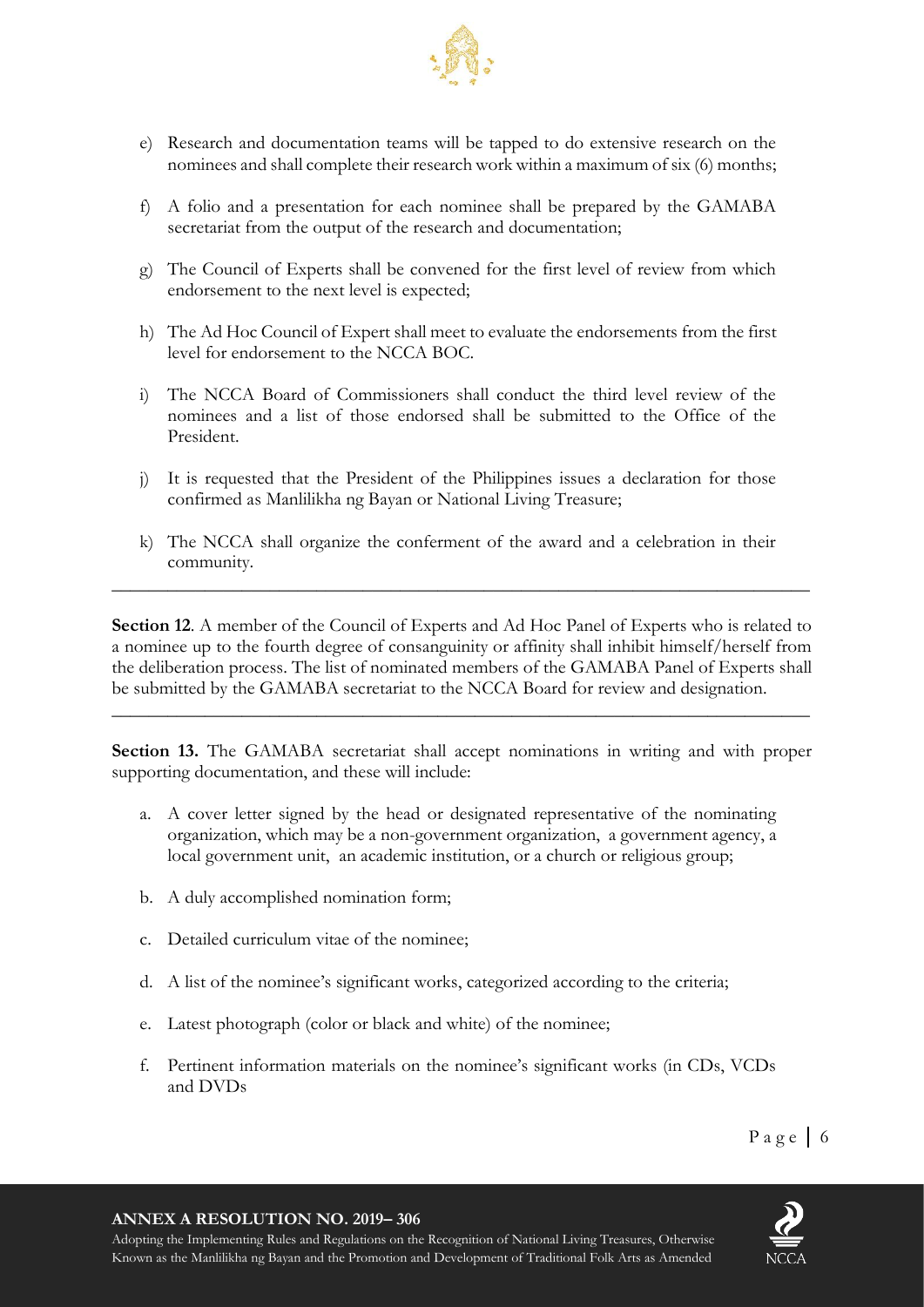

Nominations received beyond the announced deadline for submission shall not be considered. **\_\_\_\_\_\_\_\_\_\_\_\_\_\_\_\_\_\_\_\_\_\_\_\_\_\_\_\_\_\_\_\_\_\_\_\_\_\_\_\_\_\_\_\_\_\_\_\_\_\_\_\_\_\_\_\_\_\_\_\_\_\_\_\_\_\_\_\_\_\_\_\_\_\_\_**

**Section 14:** The Manlilikha ng Bayan shall have the following privileges:

- 14.1 Benefits and privileges for the individual awardee:
	- a) The rank and title of Manlilikha ng Bayan, as proclaimed by the President of the Philippines in accordance with Executive Order No. 236 or Honors Code of the Philippines;
	- b) The GAMABA gold-plated medallion minted by the *Bangko Sentral ng Pilipinas*  (BSP) and citation;
	- c) A lifetime emolument and material and physical benefits comparable in value to those received by the highest officers of the land such as:
		- c.i A minimum cash award of Two Hundred Thousand Pesos (PhP200,000.00), net of taxes.
		- c.ii A minimum lifetime personal monthly stipend of Fifty Thousand Pesos (PhP50,000.00).
		- c.iii Medical and hospitalization benefits not exceeding PhP750,000.00 per year.
	- d) A state funeral, the arrangements for and the expenses of which shall be borne by the Government, upon the death of the Manlilikha ng Bayan; and,
	- e) A place of honor, in line with protocol precedence, in state functions, national commemoration ceremonies and all other cultural presentations.
- 14.2 Benefits and privileges for the group awardee
	- a) The rank and title of Manlilikha ng Bayan, as proclaimed by the President of the Philippines in accordance with Executive Order No. 236 or Honors Code of the Philippines;
	- b) The GAMABA plaque for the group;
	- c) A one-time award of Two Hundred Thousand Pesos (PhP200,000.00), net of taxes;
	- d) The group shall designate its leader who will represent and attend events and functions on behalf of the group. The said representative will also have a place of honor, in line with protocol precedence, in state functions, national commemorations and ceremonies, and all other cultural presentations.

**\_\_\_\_\_\_\_\_\_\_\_\_\_\_\_\_\_\_\_\_\_\_\_\_\_\_\_\_\_\_\_\_\_\_\_\_\_\_\_\_\_\_\_\_\_\_\_\_\_\_\_\_\_\_\_\_\_\_\_\_\_\_\_\_\_\_\_\_\_\_\_\_\_\_\_**

**ANNEX A RESOLUTION NO. 2019– 306**